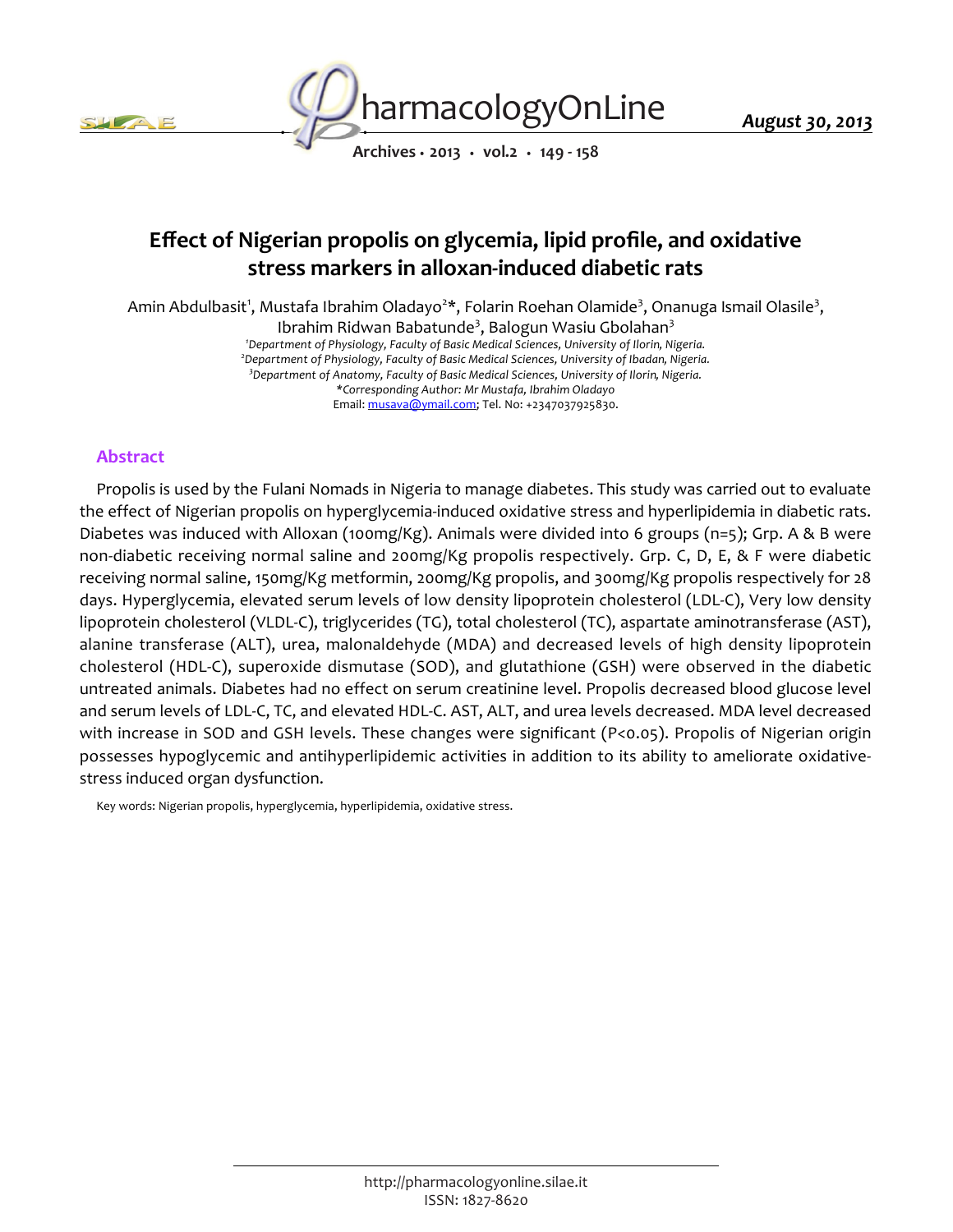# *Introduction*

*Diabetes mellitus is a common metabolic disorder characterized primarily by its blood glucose "raising" activity which results from impaired secretion of insulin or insulin insensitivity[1]. This disorder is one of the world's fastest growing metabolic disorders[2] affecting about 4% of the world's population and is estimated to increase by 5.4% in 2025 [3]. Diabetes results into metabolic imbalances, such as; hyperglycemia and hyperlipidemia and the deviation from the normal physiology of many tissues[4]. Reactive oxygen species (ROS) production increases in diabetes owing to hyperglycemia which induces autoxidative glycosylation of cell membranes, destruction of the antioxidant systems, lipid peroxidation, and tissue injury[5]. It is an established fact that hyperlipidemia is a major risk factor to the development of atherosclerosis and its complications[6].*

*Organs such as the kidney and liver are affected physiologically and morphologically in diabetes. The ability of the kidney to keep the level of metabolites such as; uric acid, creatinine, urea, and ions at optimum level in other to maintain a stable internal environment confers on it a great homeostatic function, however, the level of these metabolites increases greatly due to renal impairment resulting from diabetes mellitus[7]. The level of markers of hepatic injury such as Alanine transferase (ALT) and aspartate aminotransferase (AST) are also elevated in diabetes.*

*Several attempts have been made to tackle hyperglycemia and comorbidities that come with increased blood glucose level. To this effect drugs like sulfonylureas, that stimulate insulin secretion by the islets and á-glucosidase inhibitors that augment glucose utilization and suppress glucose production have been developed[8]. Despite the limited efficacy of these therapies, it is also not devoid of side effects, therefore necessitating the search for new classes of drugs to combat this disorder. To this effect, many substances from plant source have been found to possess anti-diabetic activity with minimal side effects and the search is on-going[9] .* 

*The success of research on the effect of medicinal plants on diabetes is apparent in the discovery and synthesis of metformin, a sulfonylurea from Galega officinalis[10] .*

*"Propolis is a natural product derived from plant resins and collected by honeybees to be used as glue and as draught-extruder for beehives"[11]. It has been used for centuries in folk medicine and have been found to possess; antimicrobial[12,13,14] antiprotozoal and anti-parasitic[15], anti-inflammatory[16] , anti-ulcer[17,18], and anti-tumor activities[19,20] among others. Propolis has a complicated chemical composition and more than 300 compounds have been identified in propolis samples. These substances include; polyphenols, phenolic aldehydes, amino acids, coumarins, steroids, sequiterpene quinines and inorganic compounds*

*The content of propolis sample is dependent on collecting location, time, and plant source, therefore the phytogeographical areas and time region causes great variation in the biological activities of propolis[11]. Several studies have been carried out to examine the effects of propolis from different geographical regions on experimentally induced diabetes and its complications, but sparse data is available on the effect of propolis of Nigerian origin. This study was undertaken to investigate the effect of Nigerian propolis on hyperglycemia, hyperlipidemia, anti-oxidant system, and biomarkers of hepatic injury and renal function in experimentally induced diabetes mellitus.*

## *Methods*

## *Drugs and reagents*

*Nigerian propolis was purchased from the Federal University of Agriculture, Abeokuta, Ogun state in Nigeria. The alloxan and metformin used were products of Sigma Aldrich. Kits used in evaluating Superoxide dismutase (SOD), Malonadehyde (MDA), creatinine, urea, blood glucose, ALT, AST and lipid profile were properties of the Animal science department, Faculty of Agriculture, University of Ibadan, Nigeria.*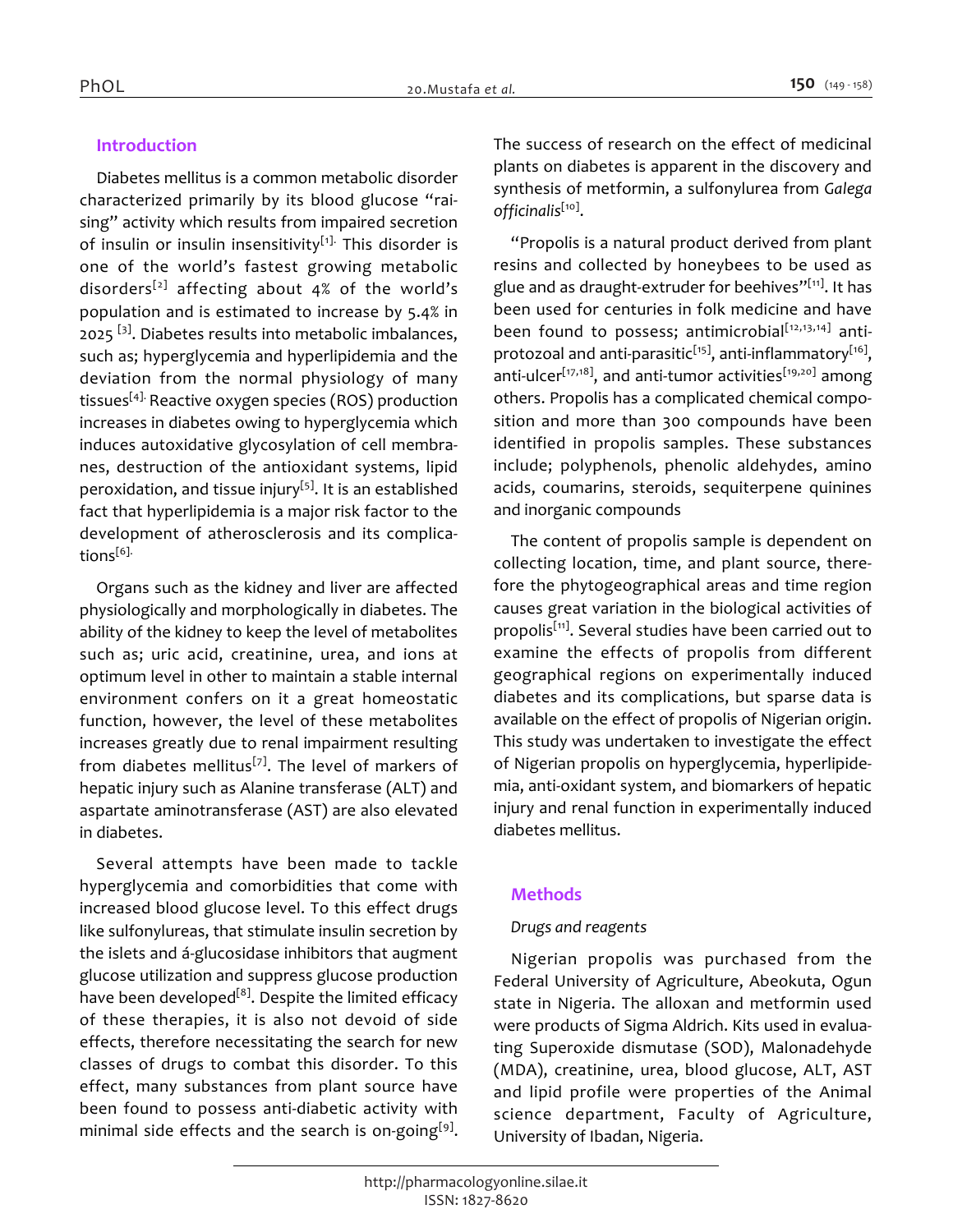### *Extract preparation*

*Raw propolis was obtained by scraping it off its hive frames. Ethanolic extract was prepared according to the method used by Ivan et al.[21]. In brief, One gram of raw propolis was extracted with 25 mL of 95% ethanol for 24 h at 37 °C and the filtrate was adjusted to 25 mL with 80% ethanol.*

#### *Animals*

*Laboratory investigations on the animals were carried out in accordance with the ethical guidelines stipulated by the ethical committee of the College of Health Sciences, University of Ibadan, Nigeria. These guidelines were in accordance with the internationally accepted principles for laboratory animal use and care. Thirty adult male Wistar rats were used for this experiment. The animals weighed between 200-250g. The animals were kept and housed in the animal holdings of the Department of physiology, University of Ibadan, Nigeria, under standard laboratory conditions of temperature, light and humidity and were fed with rat pellets and water Ad libitum. The rats were randomly divided into six groups (A, B, C, D, E and F) of five animals each. Standard drug (metformin) and ethanolic extract of propolis were administered orally for 28 days.*

## *Experimental design*

*The rats were divided into six groups of 5 rats each.*

*Group A–Normal control (non-diabetic); receiving normal saline*

*Group B–Vehicle control (non-diabetic); receiving 200mg/kg of propolis*

*Group C–Diabetic control; receiving normal saline*

*Group D–Diabetic treated; receiving 150mg/kg of metformin*

*Group E–Diabetic experimental; receiving 200mg/kg of propolis*

*Group F–Diabetic experimental; receiving 300mg/kg of propolis*

### *Induction of diabetes*

*The animals were fasted overnight. Diabetes was induced by single intraperitoneal (i.p) injection of alloxan monohydrate (100 mg/kg) in sterile normal saline (0.9%). The diabetic state was determined 72 hours after alloxan administration through the tail, using the one touch ultra-glucometer. Weekly record of blood glucose level was taken afterwards.*

#### *Animal sacrifice*

*After 4 weeks of treatment, animals were sacrificed. The animals were sacrificed by cervical dislocation after been anaesthetized and then dissected. Blood was obtained directly from the heart into plain centrifuge bottles.*

## *Preparation of serum*

*After allowing blood samples to stand for an hour, they were centrifuged at 3000r/min for 15 minutes to obtain the serum and analysed for urea, creatinine, ALT, AST, LDL-Chol, HDL-Chol, TC, TG, VLDL, SOD and MDA.*

#### *Biochemical assays*

*The serum samples were used for biochemical analysis of AST and ALT activities using Rietman-Frankel's method[22]. Triglycerides, cholesterol, SOD and MDA levels were analysed in the serum using commercial diagnostic kits (Randox).*

*VLDL-C and LDL-C lipoproteins were precipitated by addition of phosphotungstic acid and magnesium chloride to determine the level of HDL-C.*

*Supernatant containing HDL-C fraction was assayed for cholesterol. LDL-C level was determined using the method of Friedwald et al[23]. Serum urea and creatinine were determined using the methods of Talke & Schubert[24] and Jaffe et al.[25] respectively.*

## *Statistical analysis*

*Data were presented as mean ± standard error of mean and analysed by one-way analysis of variance, followed by Waller-Duncan post-hoc test. Statistical significance was accepted at P≤0.05.*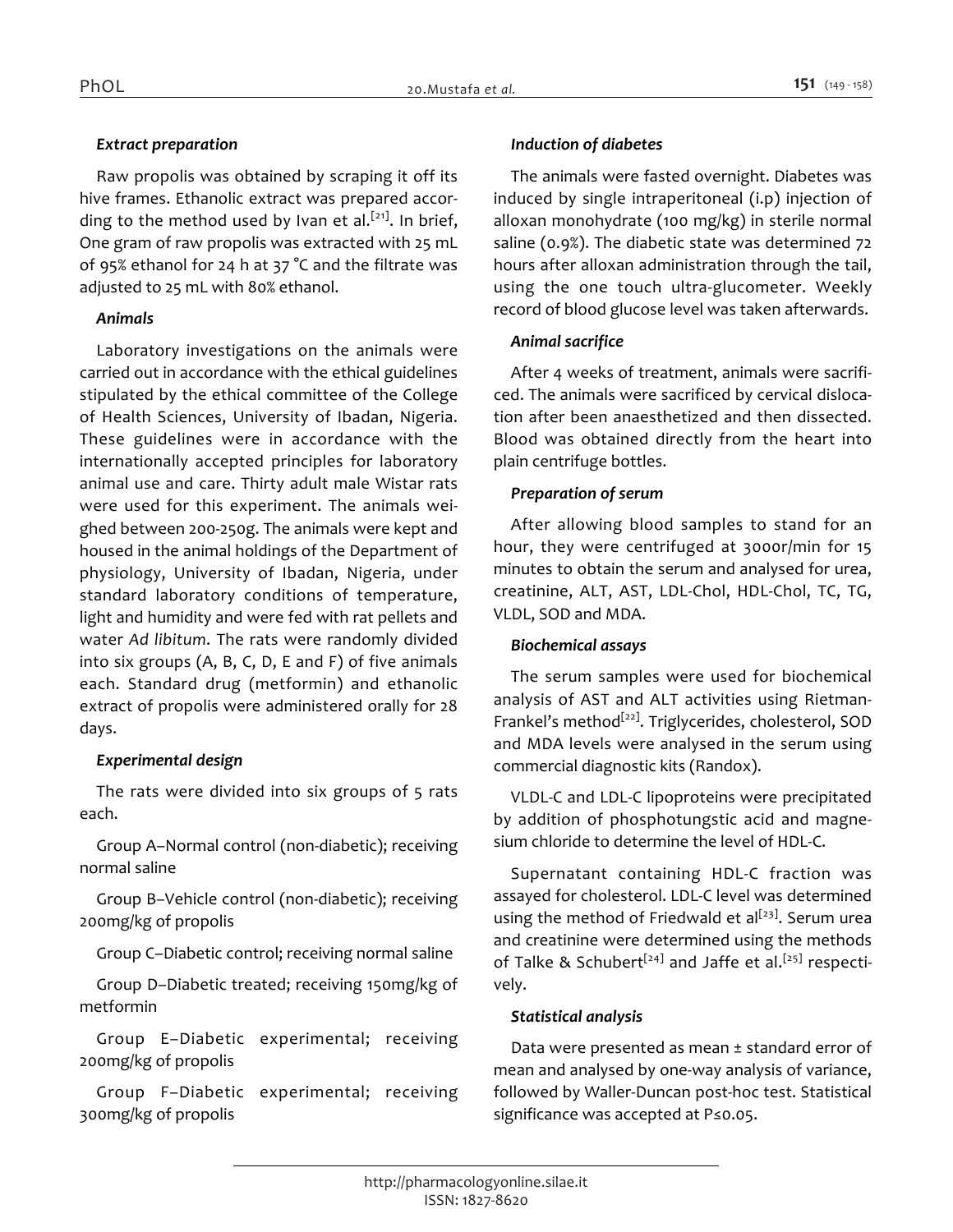## *Results*

#### *Effect of Propolis on Body Weight*

*Table 1 shows the initial weights and final weights of animals in all groups after the 28 day experiment. Body weight of animals in the diabetic untreated group decreased after 28 days while there was significant (P<0.05) increase in the body weights of animals in other groups.*

*see Table 1.*

# *Hypoglycemic Effect of Propolis*

*Figure 1 shows and compares weekly changes in the blood glucose levels in different groups. Alloxan administration increased blood glucose level until the first week in both treated and untreated groups. Blood glucose level was significantly (P< 0.05) reduced in the metformin and propolis (both doses) treated groups from the second week onwards when compared to the diabetic control group. There was no significant change in the level of blood glucose between the Non-diabetic control and vehicle control groups all through the experimental period. There was also no significant difference between the hypoglycemic activity of propolis at both doses (200mg/Kg and 300mg/Kg).*

## *Effect of Propolis on Lipid Profile*

*Figure 2 shows serum levels of VLDL-C, LDL-C, HDL-C, TC, and TG in all the groups. Diabetes eleva*ted serum levels of VLDL-C, LDL-C, TC and TG and *decreased the level of HDL-C. The administration of metformin and the different doses of propolis produced no significant (P< 0.05) decrease in the elevated levels of VLDL-C and triglycerides when compare to the diabetic untreated group. Elevated serum level of LDL-C was significantly reduced after treatment with metformin and propolis. Elevated serum level of TC was significantly decrease by both doses of propolis only and not metformin. The two doses of propolis produced significant increase in the serum level of HDL-Chol while metformin produced no effect on the decreased serum HDL-Chol when compared to the diabetic untreated*  *group. There was no significant difference in the activities of the two doses of propolis on lipid profile. There was also no difference in the lipid profiles of the normal and vehicle control groups.*

*see Fig. 1 see Fig. 2*

*VLDL- Very Low Density Lipoprotein, LDL- Low Density Lipoprotein, HDL- High Density Lipoprotein, CHOL- Total Cholesterol, TG- Triglyceride*

## *Effect on Serum Levels of MDA, SOD, and GSH*

*Figure 3 shows serum levels of MDA while Figure 4 shows serum levels of SOD, and GSH. The level of MDA was elevated, while SOD and GSH were decreased significantly (P< 0.05) in the diabetic untreated group compared to the normal and vehicle control groups. Treatment with metformin and propolis significantly decreased the elevated MDA level when compared to the diabetic untreated groups. The decreased SOD and GSH levels in diabetic group were significantly increased after treatment with propolis and metformin. Treatment of vehicle control group with propolis and diabetic group with 300mg/Kg propolis also produced significant increase in SOD levels when compared to the normal untreated group.*

*see Fig. 3*

*see Fig. 4*

# *Effect on Serum ALT and AST*

*Table 2 shows the serum levels of AST and ALT in all groups. Serum levels of ALT and AST were elevated significantly (P< 0.05) in the diabetic untreated group when compared to the normal control group. Administration of metformin and propolis significantly decreased the elevated level of AST when compared to the diabetic untreated group. Metformin had no significant effect on the elevated level of ALT while propolis significantly reduced the level of ALT when compared to the diabetic untreated group.*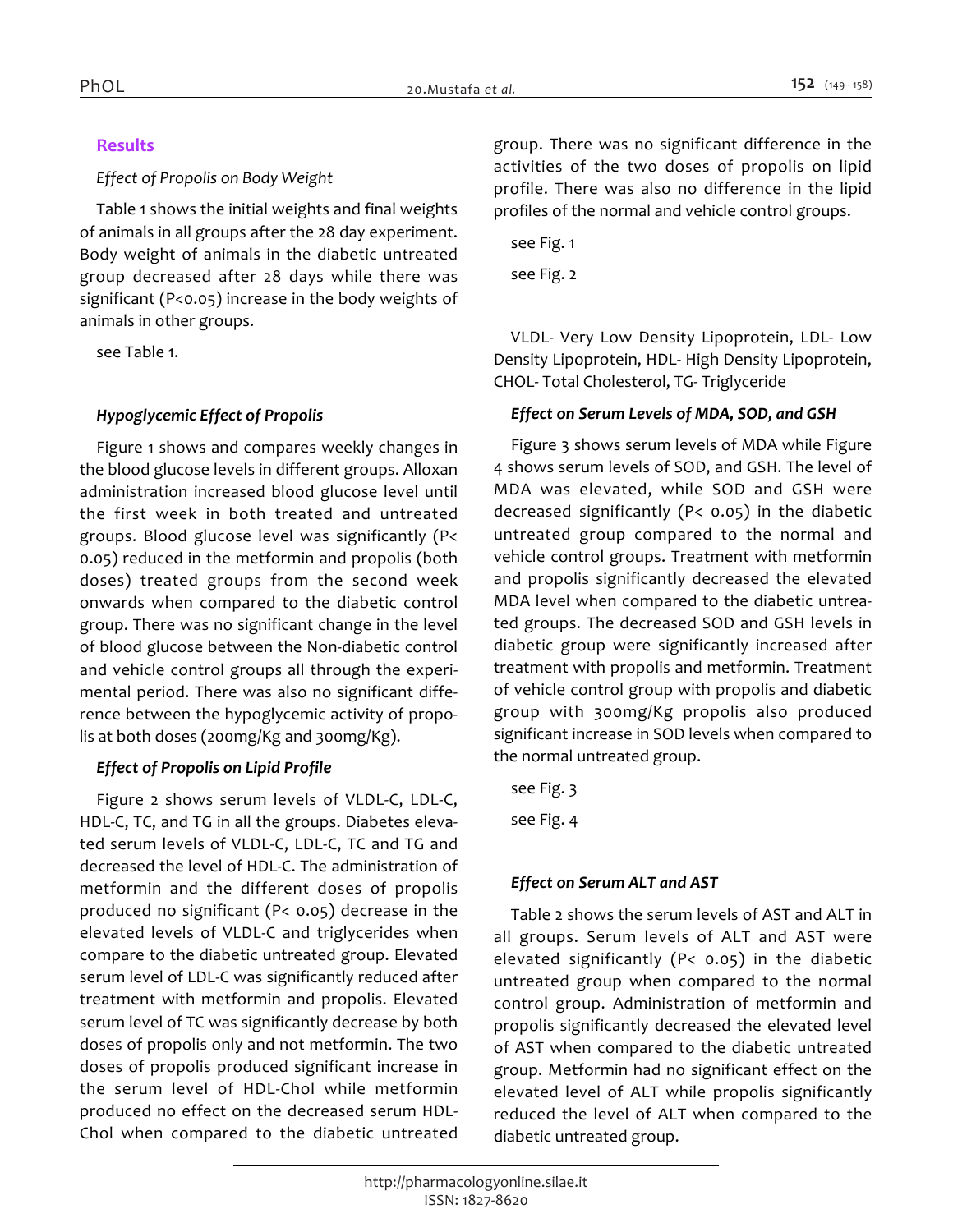#### *Effect on Serum Creatinine and Urea*

*Table 2 shows the serum levels of creatinine and urea in all groups. The serum level of urea was significantly (P<0.05) increased in the diabetic untreated group compared to the normal control group. Administration of propolis (at both doses) and metformin significantly reduced the elevated level of urea to a level not significantly different from that in the normal control group. There was no significant difference in the serum levels of creatinine in all groups.*

*see Table 2.*

# *Discussion*

*Since ancient times, plants have been a primary source of medicine for treating several ailments[26] . Traditional plants have also been used in different parts of the world, especially in developing countries owing to meagre income of the populace to treat diabetes[27,26]. More than 350 plants have been implicated with hypoglycemic activity[28]. A notable milestone was the discovery and synthesis of metformin, a sulfonylurea from Galega officinalis[10] .*

*One of the potent methods employed in inducing diabetes in experimental animals is by the use of alloxan[29], as it has been found to selectively destroy the insulin-producing β-cells of the pancreas by oxidation of essential sulphydryl (-SH groups), inhibition of glucokinase enzyme, generation of free radicals and disturbances in intracellular calcium homeostasis[30,31,32]. Hyperglycemia-induced increase in the level of reactive oxygen species causes autoxidative glycosylation of cell membranes, destruction of the antioxidant systems, lipid peroxidation, and tissue injury[5].The use of alloxan have been found to mimic the oxidative stress status experienced by diabetic patients.*

*Propolis of different geographical regions have been found to possess several biological activities, among which is its oxygen radical scavenging activity[33]. Previous studies have been carried out on propolis of Croatian, Brazilian, Chinese, Egyptian* 

*origin among others and have been found to possess hypoglycemic activity[34,35,36]. Much research effort has been made on the biological activities of honey from Nigeria with little effort geared towards studying the biological activities of its propolis.*

*In the present study, intraperitonial administration of alloxan produced hyperglycemia, hyperlipidemia, elevated serum level of markers of hepatic injury and renal dysfunction, and also depressed serum antioxidant capacity. This is evident in the significant rise in blood glucose level, the significant (P<0.05) rise in the serum level of LDL-C, VLDL-C, total cholesterol, triglycerides, and lowered level of HDL-C, significant rise in serum level of AST and ALT, significant rise in serum level of urea, and the significant rise in the level of serum MDA and lowered levels of SOD and GSH of animals in the diabetic untreated group when compared to the normal non-diabetic animals.*

*Administration of propolis at the doses of 200mg/Kg and 300mg/Kg to diabetic rats produced significant decrease in the blood glucose level from the first week of administration onward and there was no significant difference in the hypoglycemic activity of propolis at both doses. This result conforms to the findings of Wang and Li[37] and Murata et al.[38]. The significant hypoglycemic activity of propolis may suggest that propolis exacts this activity by direct and indirect mechanism in rats[39] . If propolis had acted only as an indirect hypoglycemic agent, no effect would have been observed when administered to alloxan treated rats due to the severe destructive effect of alloxan on the βcells of the pancrease[40]. Propolis may also have acted indirectly by stimulating the few surviving βcells to secrete more insulin rather than aiding the regeneration of necrotic β-cells of the pancreas.*

*The observed increase in serum levels of LDL-C, VLDL-C, TC, TG, and decreased level of HDL-C in diabetic untreated groups is in accordance with the findings of Douillet et al.[41] and Naziroglu et al.[42] . Administration of propolis to diabetic animals at doses of 200mg/Kg and 300mg/Kg significantly*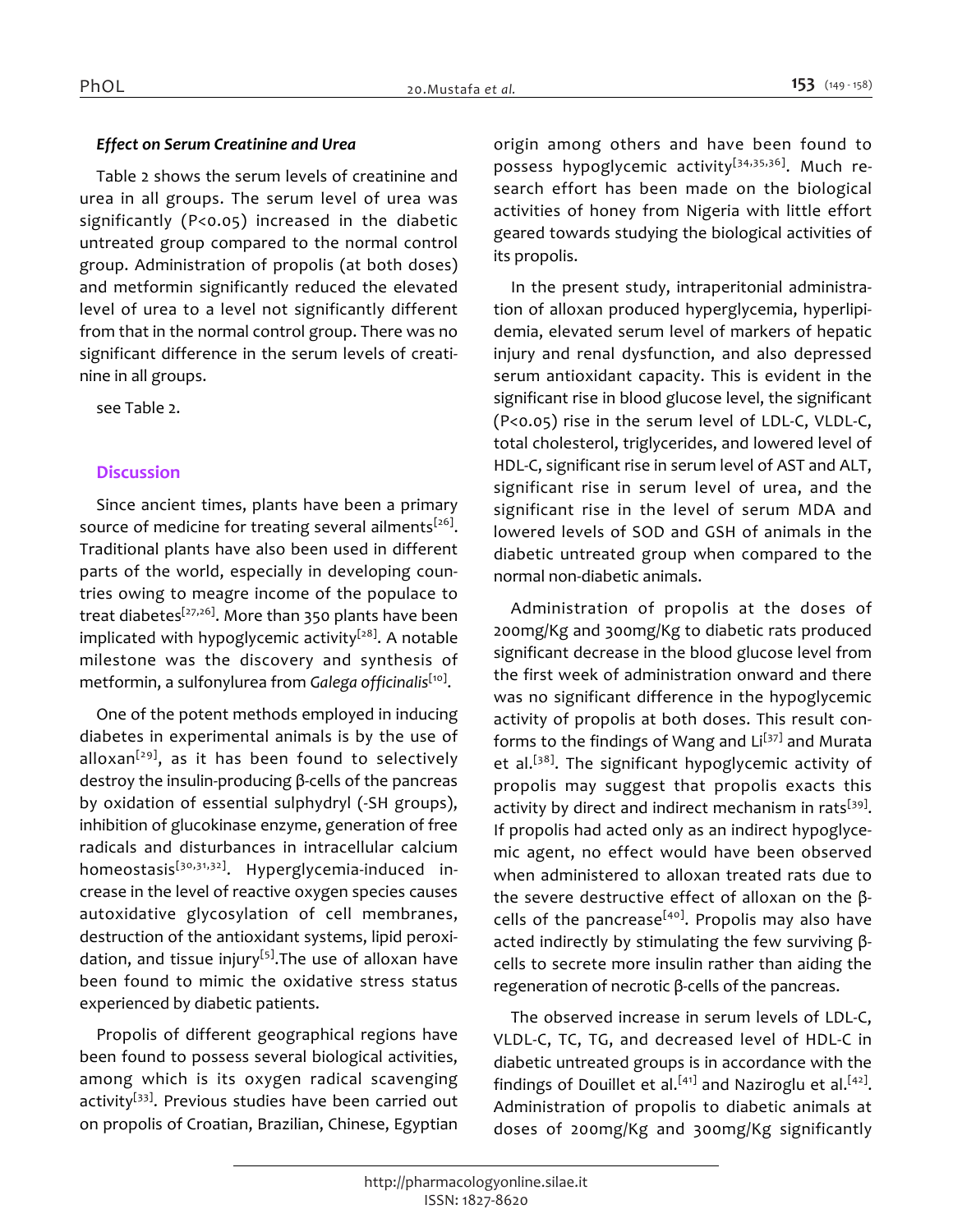*lowered the level of LDL-C and total cholesterol and also significantly elevated the level of HDL-C when compared to the diabetic untreated animals. Propolis administration at both doses produced no significant effect on the elevated levels of triglycerides and VLDL-C. This result does not conform to that of Michelle et al.[43] who reported that Brazilian propolis had no effect on elevated level of serum LDL-C, VLDL-C, TC, TG, and decreased HDL-C in diabetes after 28 days of treatment. El-Sayed et al.[36] also reported propolis of Egyptian origin of having antihyperlipidemic effect by significantly ameliorating the elevated level of LDL-C, TC, TG, and decreased HDL-C in diabetes. Administration of propolis at the dose of 200mg/Kg to non-diabetic animals produced no significant difference in the lipid profile of the normal non-diabetic control and the vehicle control group that received propolis. This result is in agreement with the findings of Mani et al.[44] who observed that long term administration of propolis to normal rats produced no alteration to the serum lipid profile. The lowering of TC, LDL-C and the concomitant increase in the serum level of HDL-C confers a cardio-protective function on propolis thereby decreasing the risk of microvascular/macrovascular disease and related complications characteristic of diabetes[45]. Hypoglycemic activity of propolis, as evident from this study may be responsible for the amelioration of alterations in lipid and lipoprotein profiles characteristic of diabetes.*

*Serum activities of ALT and AST are indicators of hepatotoxity and are also used as biomarkers for early acute hepatic damage[46]. Increased levels of these enzymes indicate cellular infiltration and disturbance in the functioning of the hepatic cell membranes[47]. Serum levels of AST and ALT were significantly elevated in the diabetic untreated group when compared to the normal untreated group, signifying hepatotoxicity and acute hepatic damage. Administration of propolis (at both doses) and metformin significantly decreased the serum level of AST when compared to the diabetic untreated group. Propolis, at both doses also significantly decreased serum level of ALT, while metformin had*  *no significant effect on the elevated serum level of ALT compared to the diabetic untreated group. The lowering of the activities of these enzymes to a normal serum level following administration of propolis may be due in part to the ability of propolis to prevent or correct cellular infiltration characteristic of disturbance in the functional and morphological state of the liver in diabetes.*

*Serum levels of creatinine, a metabolic byproduct of creatine that supplies energy for muscle contraction and urea, generated in the liver by metabolised protein are markers of optimal renal function. Elevated levels of these metabolites signify impairment in kidney(s) function[7]. In the diabetic untreated group, serum level of urea was significantly elevated compared to the normal control group. Treatment with metformin and the two doses of propolis extract significantly ameliorated the clearance of this metabolite by the kidney, thus restoring the serum level of urea to normal. This is in agreement with the findings of Yamabe et al.[48]. From this study, the induced-diabetes had no significant effect on the serum level of creatinine, thus no significant difference was found in the serum level of creatinine between all the groups. The increased level of serum urea rightly points to poor clearance by the kidney. Muscle wasting is characteristic of diabetes and muscle mass is one of the factors that determine the amount of creatinine generated. Muscle mass is directly proportional to the amount of creatinine generated[49]. Thus, the loss of weight after diabetes induction in the untreated rats may be responsible for low generation of creatinine, which failed to raise serum level of creatinine despite the impairment in renal function.*

*Insufficiency of antioxidant defence system leads to elevation in the levels of free radicals. Elevated level of free radicals may lead to disruption in cellular functions, oxidative damages to membranes and enhanced susceptibility to lipid peroxidation[5] . Serum level of MDA was elevated, while SOD and GHS levels in the diabetic untreated rats were depressed, indicative of oxidative stress and depression of the antioxidant defence system. This result*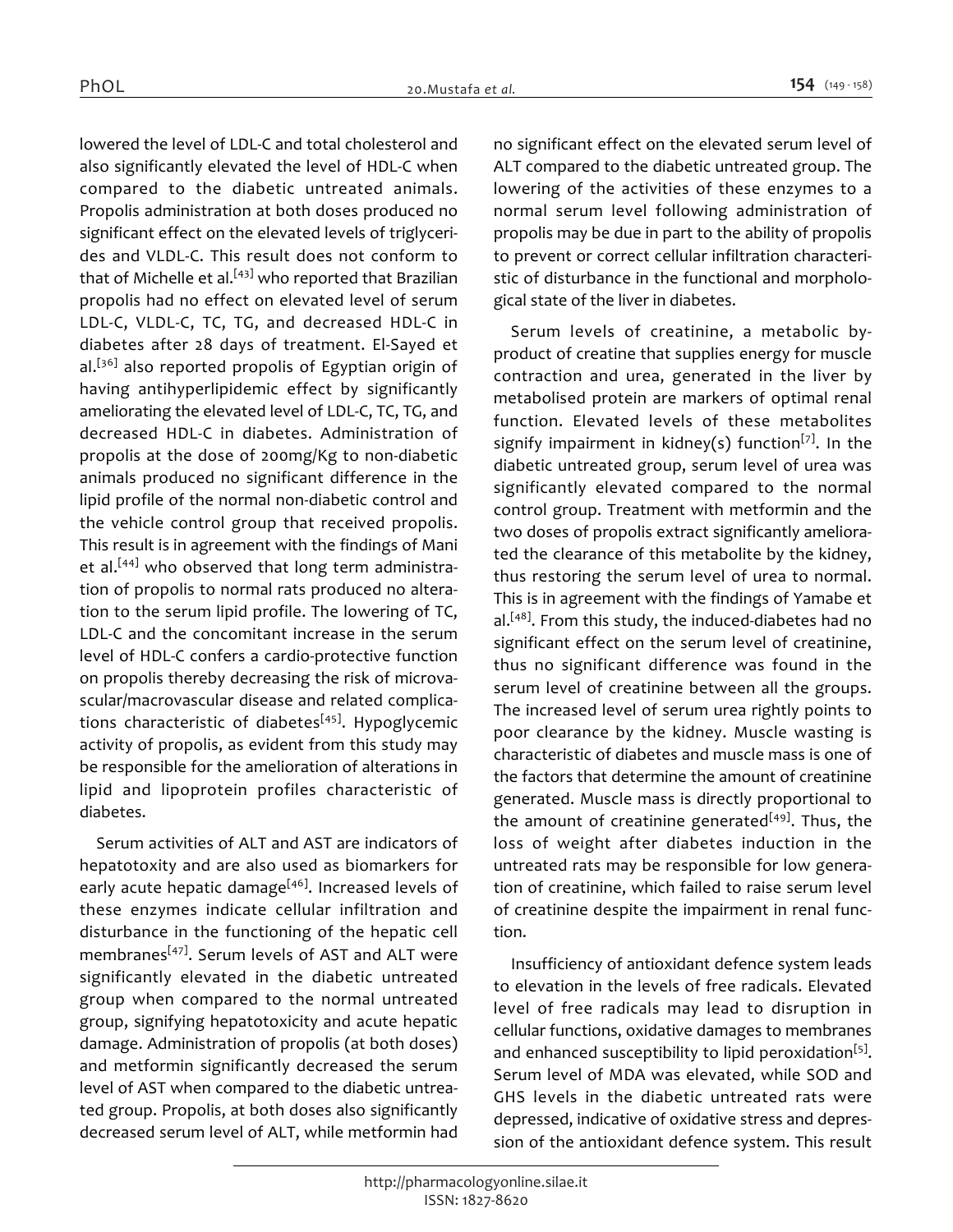*shows that the complications observed may be due to depression of the defence system in the rats. Administration of the two doses of propolis and metformin significantly decreased the serum level of MDA and elevated the serum levels of SOD and GSH when compared to the diabetic untreated rats. This also suggests that propolis may have carried out its antidiabetic effect by augmenting the depressed antioxidant defence system in the rats.*

#### *Conclusion*

*Propolis of Nigerian origin possesses hypoglycemic and antihyperlipidemic activities in addition to its ability to ameliorate oxidative-stress induced organ dysfunction.*

#### *Acknowledgments*

*Nil.*

#### *References*

- *1. American Diabetes Association. Diagnosis and classification of diabetes mellitus. Diabetes Care 2005; 28(1): S37–S42.*
- *2. Oršoliæ N, Bašiæ I. Honey Bee Products and their Polyphenolic Compounds in Treatment of Diabetes. In Phytopharmacology and Therapetutic Values IV. Edited by Govil JN, Singh VK. LLC, U.S.A. Studium Press, pp. 455–471[Recent Progress in Medical Plants, vol 22].*
- *3. Kim SH, Hyun SH, Choung SY. Anti-diabetic effect of cinnamon extract on blood glucose in db/db mice. Journal of Ethnopharmacology 2006; 104:119–123.*
- *4. Yue KK, Chung WS, Leung AW, Cheng CH. Redox changes precede the occurrence of oxidative stress in eyes and aorta, but not in kidneys of diabetic rats. Life Science 2003; 73:2557–2570.*
- *5. Baynes JW. Role of oxidative stress in development of complications in diabetes. Diabetes 1991; 40(4):405-12.*
- *6. Kaur J, Singh P, Sowers JR. Diabetes and cardiovascular diseases. American Journal of Therapeutics 2002; 9:510–515.*
- *7. Shokeen P, Anand, P, Murali K, Tandon V. Antidiabetic activity of 50% ethanolic extract of Ricinus communis and its purified fractions. Food and Chemical Toxicology 2008; 46(11):3458-66.*
- *8. Moller DE. New drug targets for type 2 diabetes and the metabolic syndrome. Nature 2001; 414(6865):821-827.*
- *9. Adisa RA, Choudhary MI, Olorunsogo OO. Hypoglycemic activity of Buchholzia coriacea (Capparaceae) seeds in streptozotocin-induced diabetic rats and mice. Experimental and Toxicologic Pathology 2011; 63(7-8):619-625.*
- *10. Aiman R. Recent research in indigenous anti-diabetic medicinal plants, An overall assessment. Indian Journal of Physiology and Pharmacology 1970; 14:65–76.*
- *11. Mahmoud L. Biological Activity of Bee Propolis in Health and*

*Disease. Asian Pacific Journal of Cancer Prevention 2006; 7:22-31.*

- *12. Grecianu A, Enciu V. Activity in vitro of propolis against bacterial strains of animal origin. Institutal Agronomic cIon Ionescu de la Brade (Zootehnie. Medicima Veterinara) 1976; 21:90-2.*
- *13. Amoros M, Lurton F, Boustie J, Girre F, Sauvager F, Cormier M. Comparison of the antiherpes simplex virus activities of propolis and 3-methylbut-2 enyl caffeate. Journal of Natural Products 1994; 57:644-7.*
- *14. Ota C, Unterkircher C, Fantinato V, Shimizu MT. Antifungal activity of propolis on different species of Candida. Mycoses 2001; 44:375-8.*
- *15. Starzyk J, Scheller S, Szaflarski J, Moskwa M, Stojko A. Biological properties and clinical application of propolis; Studies on the antiprotozoan activity of ethanol extract of propolis. Arzneimittelforschung 1977; 27:1198-9.*
- *16. Park EH, Kahng JH. Suppressive effects of propolis in rat adjuvant arthritis. Archive of Pharmacal Research 1999; 22:554-8.*
- *17. Tossoun ZA, Rashed A, Hegazi AG. Honey and propolis as management of chronic skin ulcers. International Symposium on Apitherapy Cairo March 8-9th 1997.*
- *18. Boyanova L, Derejian S, Koumanova R, Katsarov N, Gergova G, Miltov I, Nikolov R, Krastev Z. Inhibition of Helicobacter pylori growth in vitro by Bulgarian propolis: Preliminary report. Journal of Medical Microbiology 2003; 52:417-9.*
- *19. Kimoto T, Koya-Miyata S, Hino K, Micallef MJ, Hanaya T, Arai S, Ikeda M, Kurimoto M. Pulmonary carcinogenesis induced by ferric nitrilotriacetate in mice and protection from it by Brazilian propolis and artepillin C. Virchows Archiv 2001; 438:259-70.*
- *20. Chia-Nana C, Chia-Lib W, Jen-Kuna L. Propolin C from propolis induces apoptosis through activating caspases, Bid and cytochrome C release in human melanoma cells. Biochemical Pharmacology 2004; 67:53-66.*
- *21. Ivan K, Marina B, Stjepan P, Sanda V. Quantitative analysis of the flavonoids in raw propolis from northern Croatia. Acta Pharmaceutica 2004; 54:65–72.*
- *22. Reitman S, and Frankel SA. Colorimetric method for the determination of serum glutamic oxaloacetic and glutamic pyruvic transaminases. American Journal of Clinical Pathology 1957; 28:56-63.*
- *23. Friedwald WT, Levy RI, Fredrickson DS. Estimation of the concentration of LDL-cholesterol in plasma without the use of the preparative ultracentrifuge. Clinical Chemistry 1972; 18:499–502.*
- *24. Talke H, Schubert GE. Enzymatische Harnstoff bestimmung in Blut and serum in Optischen Test nach Warburg. Klin Wochschr 1965; 43(1):174.*
- *25. Jaffe M. Ueber den Neiderschlag, welchen Pikrinsäure im normalen harn Erzeught und über eine neue Reaction des Kreatinins. Z Physiol Chem 1886; 10(1):391-400.*
- *26. Rawat M, and Parmar, N. Medicinal Plants with Antidiabetic Potential. American-Eurasian Journal of Agriculture & Environmental Sciences 2013; 13(1):81-94.*
- *27. Kavishankar GB, Lakshmidevi N, Mahadeva MS, Prakash HS, Niranjana SR. Diabetes and Medicinal Plants. International Journal Pharmaceutical and Biomedical Sciences 2011; 2(3):65-80.*
- *28. Padavala AB, Gadde S, Radha B, Vedurupaka VL, Talluru SR, Yellapu R, Kolli S. A database of 389 medicinal plants for diabetes. Bioinformation 2006; 1(4):130–131.*
- *29. Etuk EU. Animals models for studying diabetes mellitus. Agriculture and Biology Journal of North America 2010; 1:130- 134.*
- *30. Dunn JS, Sheehan HL, Mclethie NGB. Necrosis of islets of Langerhans produced experimentally. Lancet 1943; 1:484-7.*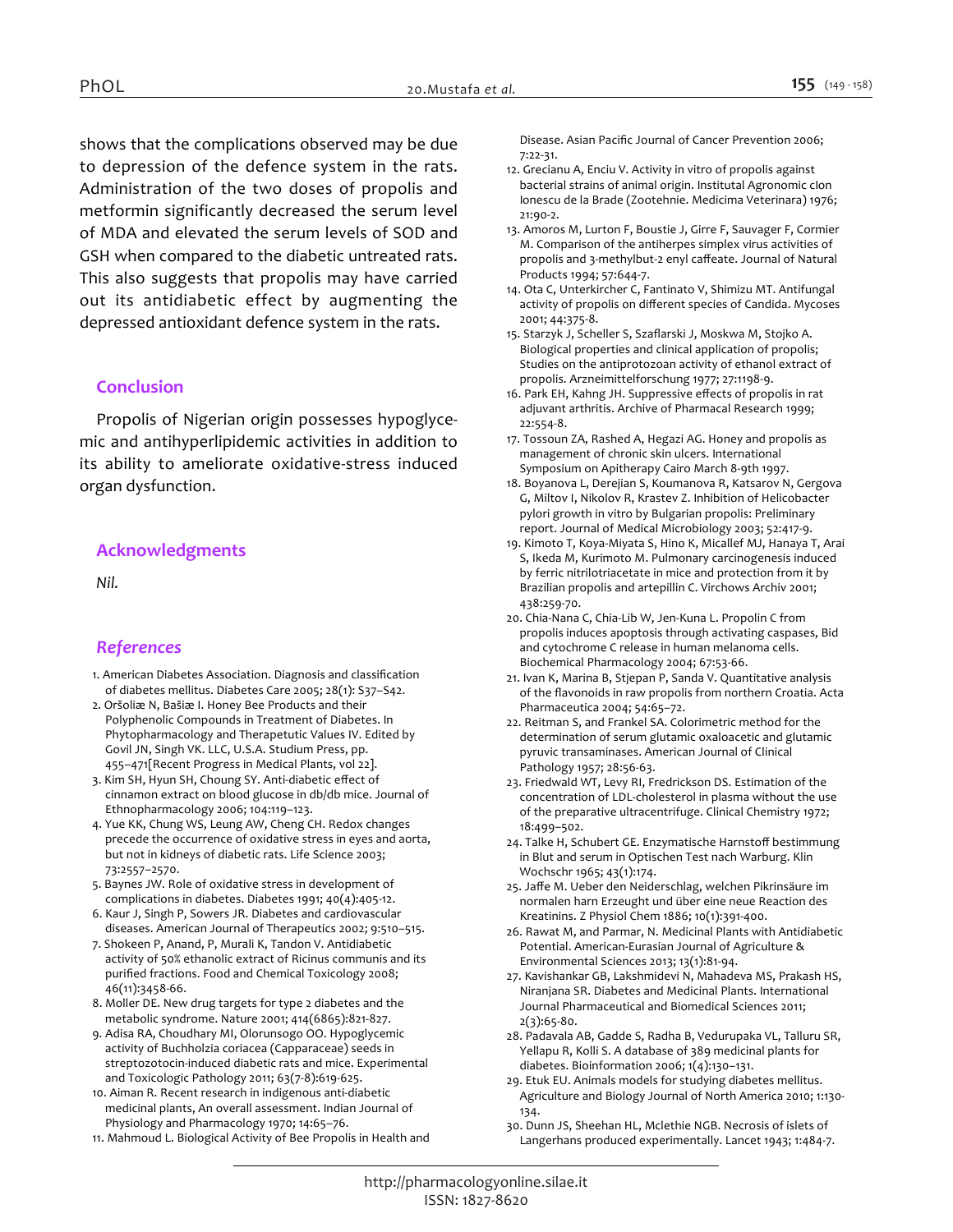- *31. Szkudelski T. The Mechanism of Alloxan and Streptozotocin Action in β-Cells of the Rat Pancreas. Physiological Research 2001; 50:536-46.*
- *32. Dhanesha N, Joharapurkar A, Shah G, Dhote V, Kshirsagar S, Bahekar R, Jain M. Exendin-4 activates glucokinase. Journal of Diabetes 2012; 4(4):369-77.*
- *33. Chen C, Weng M, Wu C, Lin J. Comparison of radical scavenging activity, cytotoxic effects and apoptosis induction in human melanoma cells by Taiwanese propolis from different sources. Complementary and Alternative Medicine 2004; 1:175–185.*
- *34. Nada O, Damir S, Marijana ZK, Gordana, L, Gordana G. Effect of Croatian propolis on diabetic nephropathy and liver toxicity in mice. BMC Complementary and Alternative Medicine 2012; 12:117.*
- *35. Wei Z, Ying-Hua L, Min-Li C, Fu-Liang H. Protective effects of Chinese and Brazilian propolis treatment against hepatorenal lesion in diabetic rats. Human & Experimental Toxicology 2010; 30(9):1246–1255.*
- *36. El-Sayed ME, Osama MA, Hamdy AA, Ahmed MM. Potential Antidiabetic and hypolipidemic effects of propolis extract in streptozotocin-induced diabetic rats. Pakistan Journal of Pharmaceutical Sciences 2009; 22(2):168-174.*
- *37. Wang NZ, Li D. Effect of combined propolis-ethanol-extract and Shaoyao-Gancao-tang on blood sugar Levels in rabbits with alloxan induced experimental diabetes. Asia Pacific Journal Clinical Nutrition 2004; 13:S66.*
- *38. Murata K, Yatsunami K, Fukuda E, Onodera S, Mizukami O, Hoshino G, Kamei T. Antihyperglycemic effects of propolis mixed with mulberry leaf extract on patients with type 2 diabetes. Alternative Therapy in Health and Medicine 2004; 10:78–9.*
- *39. Iwu MM, Igboko OA, Okunji CO, Tempesta MS. Anti-diabetic and aldose reductase activities of biflavanones of Garcinia kola. Journal of Pharmacy and Pharmacology 1990; 42(4):290-292.*
- *40. Lenzen S. The mechanisms of alloxanand streptozotocininduced diabetes. Diabetologia 2008; 51:216-26.*
- *41. Douillet C, Bost M, Accominotti M, Borson-Chazot BF, Ciavatti M. Effect of selenium and vitamin E supplements on tissue lipids,peroxides, and fatty acid distribution in experimental diabetes. Lipids 1998; 33:393-399.*
- *42. Naziroglu M, Dilsiz N, Cay M. Protective role of intraperitoneally administered vitamin C and E and selenium on the levels of lipid peroxidation in the lens of rats made diabetic with streptozotocin. Biological Trace Element Research 1999; 70:223-232.*
- *43. Michelle CB, Daniela PB, Denise RSS, José MS. Absence of propolis effect on plasma glycaemic control and lipid metabolism in a diabetic rat model. Journal of ApiProduct and ApiMedical Science 2009; 1(2):51–55.*
- *44. Mani F, Damasceno HC, Novelli EL, Martins EA, Sforcin JM. Propolis: Effect of different concentrations, extracts and intake period on seric biochemical variables. Journal of Ethnopharmacology 2006; 105(1-2):95-98.*
- *45. Marinou KA, Georgopoulou K, Agrogiannis G, Karatzas T, Iliopoulos D, Papalois A, Chatziioannou A, Magiatis P, Halabalaki M, Tsantila N, Skaltsounis LA, Patsouris E, Dontas IA. Differential effect of Pistacia vera extracts on experimental atherosclerosis in the rabbit animal model: an experimental study. Lipids in Health and Disease 2010; 9:73.*
- *46. Lee HS, Won NH, Kim KH, Lee H, Jun W, Lee KW. Antioxidant effects of aqeous extract of Terminalia chebula in vivo and in vitro. Biological and Pharmaceutical Bulletin 2005; 28(9):1639-44.*
- *47. Drotman R and Lawhan G. Serum enzymes are indications of chemical induced liver damage. Drug and Chemical Toxicology 1978; 1(2):163-171.*
- *48. Yamabe N, Yokozawa T, Oya T, Kim M. Therapeutic potential of (-)-epigallocatechin 3-Ogallate on renal damage in diabetic nephropathy model rats. Journal of. Pharmacology and Experimental Therapeutics 2006; 319(1):228-236.*
- *49. Alessandra CB, Marion SA, Nataìlia CM, Viviane BM, Aparecido BP, Gianna MK, Ita PH. Influence of Muscle Mass and Physical Activity on Serum and Urinary Creatinine and Serum Cystatin C. Clinical Journal of the American Society of Nephrology 2008; 3(2):348-354.*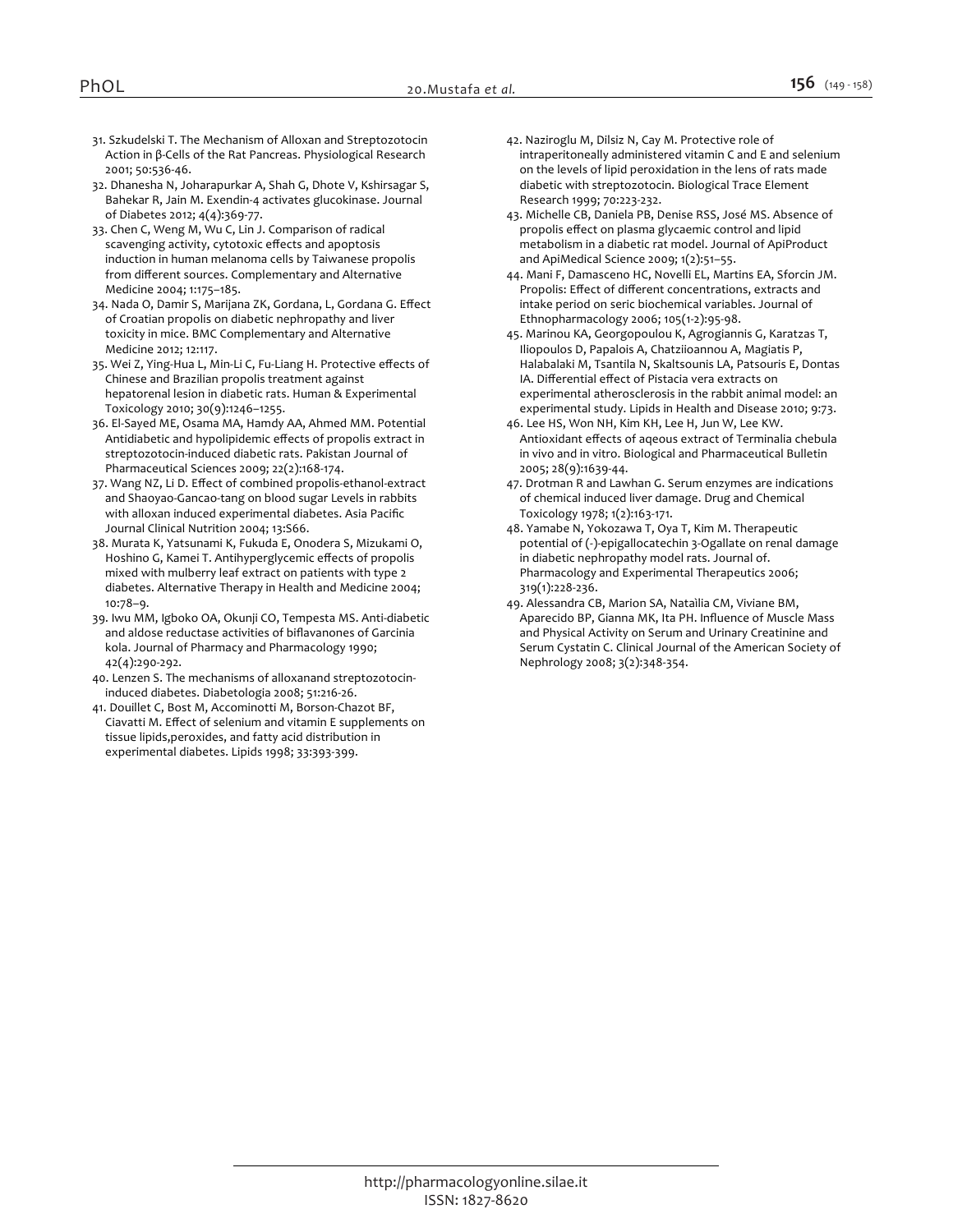|--|--|

| Group               | A               |                 |                |                |                |                |
|---------------------|-----------------|-----------------|----------------|----------------|----------------|----------------|
| Initial $BW(g)$     | $225 \pm 7.5$   | $210 \pm 9.1$   | $242 \pm 6.3$  | $235 \pm 8.4$  | $247 \pm 11.5$ | $235 \pm 7.8$  |
| Final mass BW $(g)$ | $270 \pm 10.2*$ | $258 \pm 10.2*$ | $229 \pm 10.3$ | $262 \pm 9.4*$ | $278 \pm 8.9*$ | $260 \pm 8.5*$ |

*Table 1: Effect of Propolis on Body Weight (BW)*

*\*P<0.05 significantly different from diabetic control group*

*A – Non-diabetic control, B – Non-diabetic (200mg/kg propolis), C –Diabetic control, D – Diabetic* 

*treated (150mg/kg metformin), E – Diabetic experimental (200mg/kg propolis), F– Diabetic* 

*experimental (300mg/kg propolis).*

| HEPATIC AND RENAL FUNCTION MARKERS (mg/dL) |                   |                     |                    |                   |  |  |
|--------------------------------------------|-------------------|---------------------|--------------------|-------------------|--|--|
| Group                                      | <b>ALT</b>        | <b>AST</b>          | <b>UREA</b>        | <b>CREATININE</b> |  |  |
| A                                          | $31.17 \pm 2.69*$ | $111.99 \pm 4.10*$  | $45.10 \pm 3.84*$  | $0.97 \pm 0.01$   |  |  |
| B                                          | $29.47 \pm 2.01*$ | $113.22 \pm 5.71*$  | $41.72 \pm 2.92^*$ | $0.94 \pm 0.01$   |  |  |
| $\mathbf C$                                | $128.56 \pm 6.93$ | $271.11 \pm 9.12$   | $64.25 \pm 5.12$   | $1.01 \pm 0.04$   |  |  |
| D                                          | $125.27 \pm 5.18$ | $112.31 \pm 5.82*$  | $39.38 \pm 2.18*$  | $0.98 \pm 0.02$   |  |  |
| E                                          | $32.45 \pm 1.67*$ | $114.47 \pm 6.75^*$ | $44.77 \pm 4.29*$  | $0.96 \pm 0.06$   |  |  |
| F                                          | $34.46 \pm 2.43*$ | $99.53 \pm 4.52*$   | $37.90 \pm 3.39*$  | $0.94 \pm 0.05$   |  |  |

*Table 2: Effect of propolis on serum markers of hepatic and renal functions \*P<0.05 significantly different from diabetic control group*

*A – Non-diabetic control, B – Non-diabetic (200mg/kg propolis), C –Diabetic control, D – Diabetic treated (150mg/kg metformin), E – Diabetic experimental (200mg/kg propolis), F– Diabetic experimental (300mg/kg propolis).*

*ALT- Alanine transferase, AST- Aspartate aminotransferase.*



*Figure 1: Showing and comparing weekly changes in the blood glucose level of animals in all groups*

*A – Non-diabetic control, B – Non-diabetic (200mg/kg propolis), C –Diabetic control, D – Diabetic treated (150mg/kg metformin), E – Diabetic experimental (200mg/kg propolis), F– Diabetic experimental (300mg/kg propolis).*